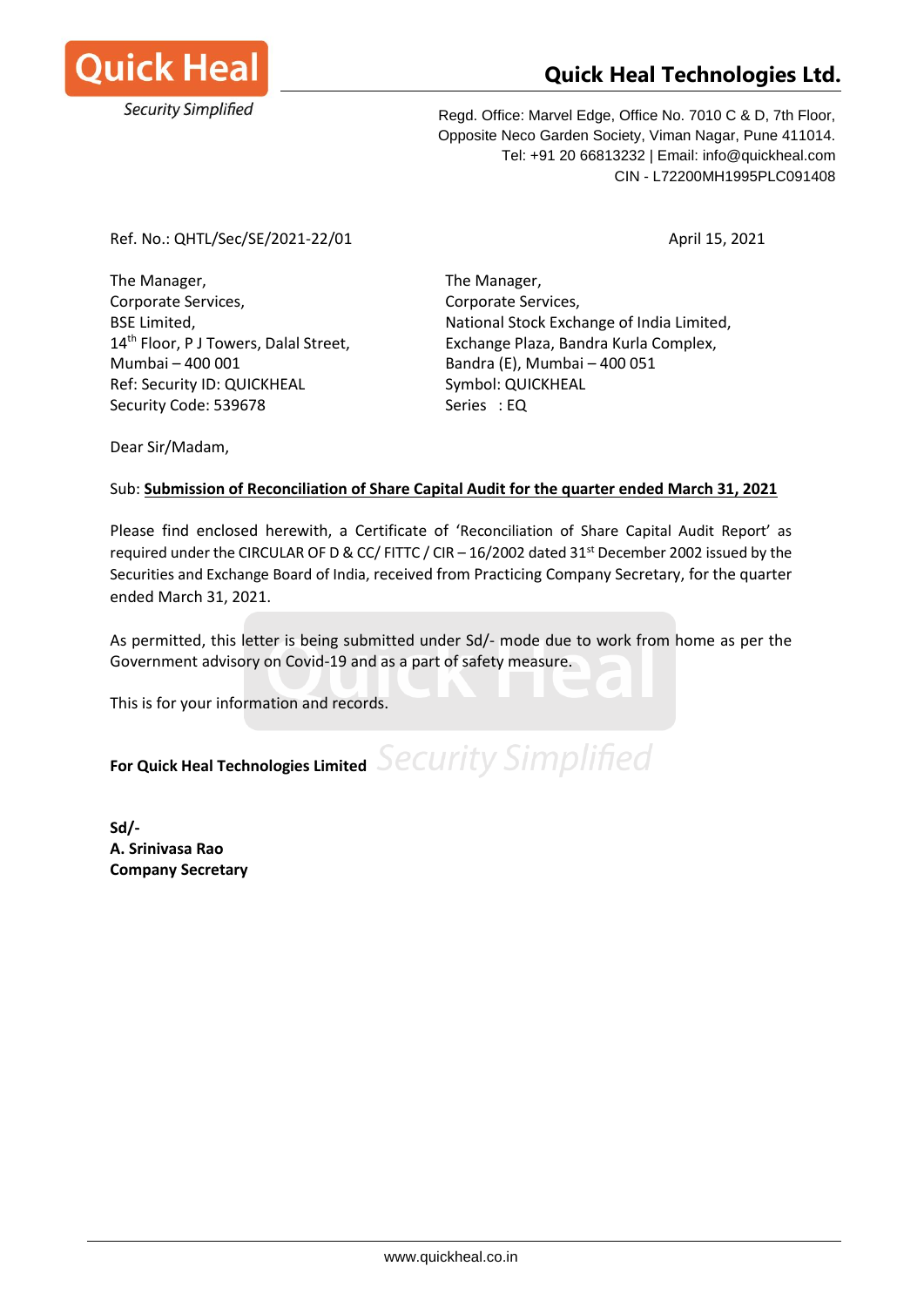Jayavant B. Bhave B.Com. LL.B. Dip.IRPM,FCS

J. B. Bhave E  $\mathcal C$ o **Company Secretaries** 

Office : Flat No. 9, Karan Aniket, Plot No. 37, Shri Varanasi Co-op Soc. Ltd Off Banglore-Mumbai Bye Pass, Behind Atul Nagar, Warje, Pune 411 058. Ph. : +91 020 - 25204357/59, E-mail : jbbhave@gmail.com

To,

The Company Secretary, Quick Heal Technologies Limited, Marvel Edge 7010 C & D, Opposite NECO garden Society, Viman Nagar, Pune 411014

Dear Sir,

#### SUB: RECONCILIATION OF SHARE CAPITAL AUDIT

Please find enclosed Reconciliation of Share Capital Audit Report for the quarter ended on 31st March, 2021. The Audit was carried out under the CIRCULAR OF D & CC/ FITTC / CIR - 16/2002 dated 31<sup>st</sup> December, 2002 issued by the Securities and Exchange Board of India.

We would like to furnish you the following information in addition to the Report:

1. There were no Demat or Remat Requests received during the quarter 1st January, 2021 to 31st March, 2021.

Thanking you, Yours faithfully

FOR J.B. BHAVE & CO **COMPANY SECRETARIES** 

JAYAVANT B. BHAVE **PROPRIETOR** FCS: 4266 CP: 3068

Date: 12/04/2021 Place: Pune

Encl: As above

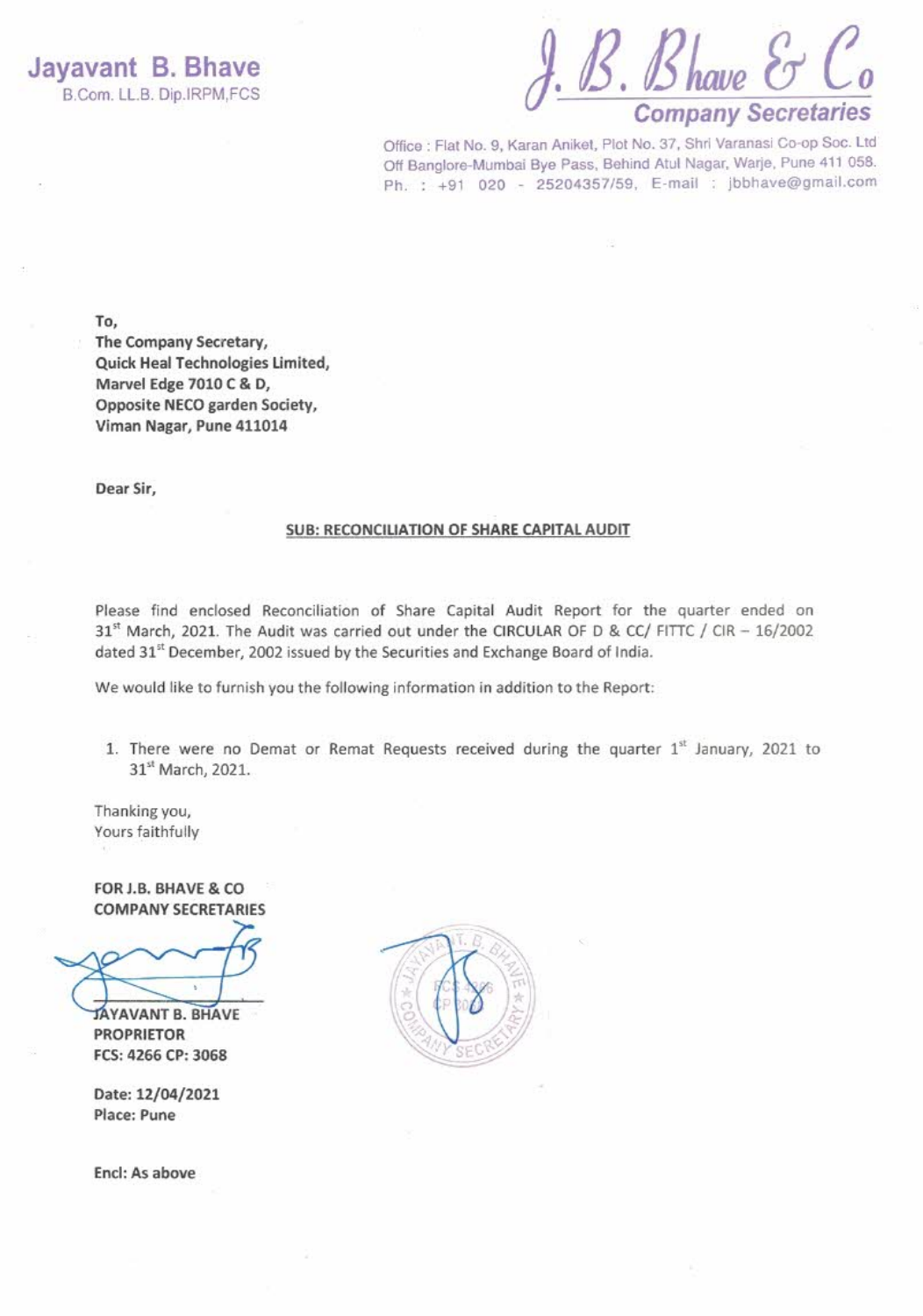$J. B. B$ have  $\mathcal{E}$   $\mathcal{C}_o$ <br>Company Secretaries

Office : Flat No. 9, Karan Aniket, Plot No. 37, Shri Varanasi Co-op Soc. Ltd Off Banglore-Mumbai Bye Pass, Behind Atul Nagar, Warje, Pune 411 058. Ph. : +91 020 - 25204357/59, E-mail : jbbhave@gmail.com

#### RECONCILIATION OF SHARE CAPITAL AUDIT

- 31st March, 2021 1. For Quarter Ended:
- $2.$  ISIN: INE306L01010
- 3. Face Value: Rs. 10/- each
- Quick Heal Technologies Limited 4. Name of the company:
- 5. Registered Office Address: Marvel Edge 7010 C & D, Opposite NECO Garden Society, Viman Nagar, Pune 411014
- Marvel Edge 7010 C & D, Opposite NECO Garden 6. Correspondence Address: Society, Viman Nagar, Pune 411014
- Tel. 020- 66813232 7. Telephone & Fax No:
- 8. Email address: cs@quickheal.co.in
- 9. Names of the Stock Exchanges where the Company's securities are listed:

**BSE LIMITED, MUMBAI** NATIONAL STOCK EXCHANGE OF INDIA LIMITED, MUMBAI

- 10. ISSUED CAPITAL: 6,42,07,868 (Six Crore Forty Two Lakh Seven Thousand Eight Hundred and Sixty Eight) Equity Shares of Rs. 10/- (Rupees Ten Only) each, amounting to Rs. 64,20,78,680/- (Rupees Sixty Four Crore Twenty Lakh Seventy Eight Thousand Six Hundred and Eighty only). The percentage with respect to total issued capital is 100%
- 11. TOTAL LISTED CAPITAL: 6,42,05,368 (Six Crore Forty Two Lakhs Five Thousand Three Hundred and Sixty Eight) Equity Shares of Rs. 10/- (Rupees Ten Only) each, amounting to Rs. 64,20,53,680/-(Rupees Sixty Four Crore Twenty Lakh Fifty Three Thousand Six Hundred and Eighty only). The percentage with respect to total issue capital is 99.99%
- 12. HELD IN DEMATERIALIZED FORM IN CDSL: 62,63,420 (Sixty Two Lakh Sixty Three Thousand Four Hundred and Twenty) Equity Shares of Rs. 10/- (Rupees Ten Only) each, amounting to Rs. 6,26,34,200/- (Rupees Six Crore Twenty Six Lakh Thirty Four Thousand and Two Hundred only) The percentage with respect to total issue capital is 9.75%.

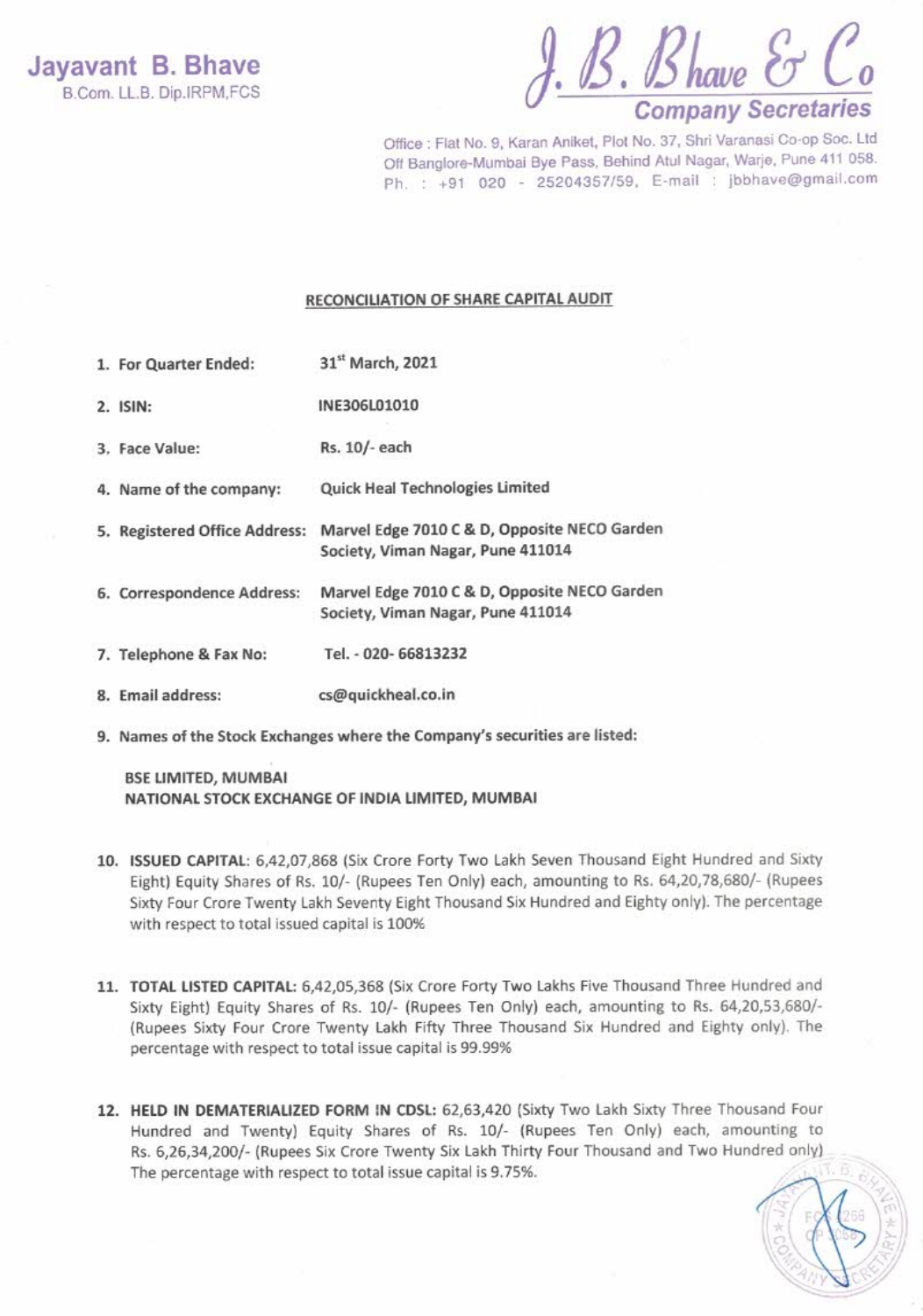f. B. Bhave E

**Company Secretaries** 

- 13. HELD IN DEMATERIALIZED FORM IN NSDL: 5,79,41,947 ( Five Crore Seventy Nine Lakh Forty One Thousand Nine Hundred and Forty Seven only) Equity Shares of Rs. 10/- (Rupees Ten Only) each, amounting to Rs. 57,94,19,470 (Rupees Fifty Seven Crore Ninety Four Lakh Nineteen Thousand Four Hundred and Seventy only) The percentage with respect to total issue capital is 90.24%.
- 14. PHYSICAL: 2501 (Two Thousand Five Hundred and One) Equity Share of Rs. 10/- (Rupees Ten only) each, amounting to Rs. 25010/- (Rupees Twenty Five Thousand and Ten only) each. The percentage with respect to total issue capital is 0.01%.
- 15. TOTAL NO. OF SHARES (12+13+14): 6,42,07,868 (Six Crore Forty Two Lakh Seven Thousand Eight Hundred and Sixty Eight) Equity Shares of Rs. 10/- (Rupees Ten Only) each, amounting to Rs. 64,20,78,680/- (Rupees Sixty Four Crore Twenty Lakh Seventy Eight Thousand Six Hundred and Eighty only) The percentage with respect to total issued capital is 100%
- 16. Reasons for difference, if any, between
	- (10 and 11) N. A.\*2500 Equity Shares
	- $(10 \text{ and } 15)$  N.A.
	- (11 and 15) N. A.\* 2500 Equity Shares

\*Stock Exchange intimation for Allotment of 2500 equity shares under various ESOP scheme 2014 submitted on 19.03.2021. Application for listing of shares on BSE and NSE was made on April 06, 2021. Listing & trading approval received from BSE and NSE on April 12, 2021.

17. Certifying the details of changes in share capital during the quarter under consideration as per table below:

| Particulars**                                                                         | No. of<br><b>Shares</b> | Applied/<br>Not<br>applied for<br>listing | Listed on<br>stock<br>exchanges<br>(Specify)<br>names) | Whether<br>intimate<br>$d$ to<br><b>NSDL</b> | Whether<br>intimated<br>to CDSL | $In$ – principal<br>approval pending<br>for SE (Specify<br>names)                                                |
|---------------------------------------------------------------------------------------|-------------------------|-------------------------------------------|--------------------------------------------------------|----------------------------------------------|---------------------------------|------------------------------------------------------------------------------------------------------------------|
| Allotment of<br>Shares under<br>ESOP<br>schemes on<br>18 <sup>th</sup> March,<br>2021 | 2500                    | Applied                                   | <b>BSE</b><br><b>NSE</b>                               | Yes                                          | Yes                             | In-principal<br>approval received<br>from<br>1. BSE LIMITED<br>2. NATIONAL<br>STOCK EXCHANGE<br>OF INDIA LIMITED |

\*\* Rights, Bonus, Preferential Issue, ESOPs, Amalgamation, Conversion, Buy -Back, Capital reduction.

- 18. Register of Members is updated: Yes
- 19. Reference to previous quarter with regards to excess dematerialized shares, if any: N.A.
- 20. Has Company resolved the matter mentioned in point number 19 above in the current quarter? If not reasons why? N. A.
- 21. The details of the total no of requests confirmed after 21 days and requests pending for more than 21 days: Not Applicable as there were no requests received during the quarter.